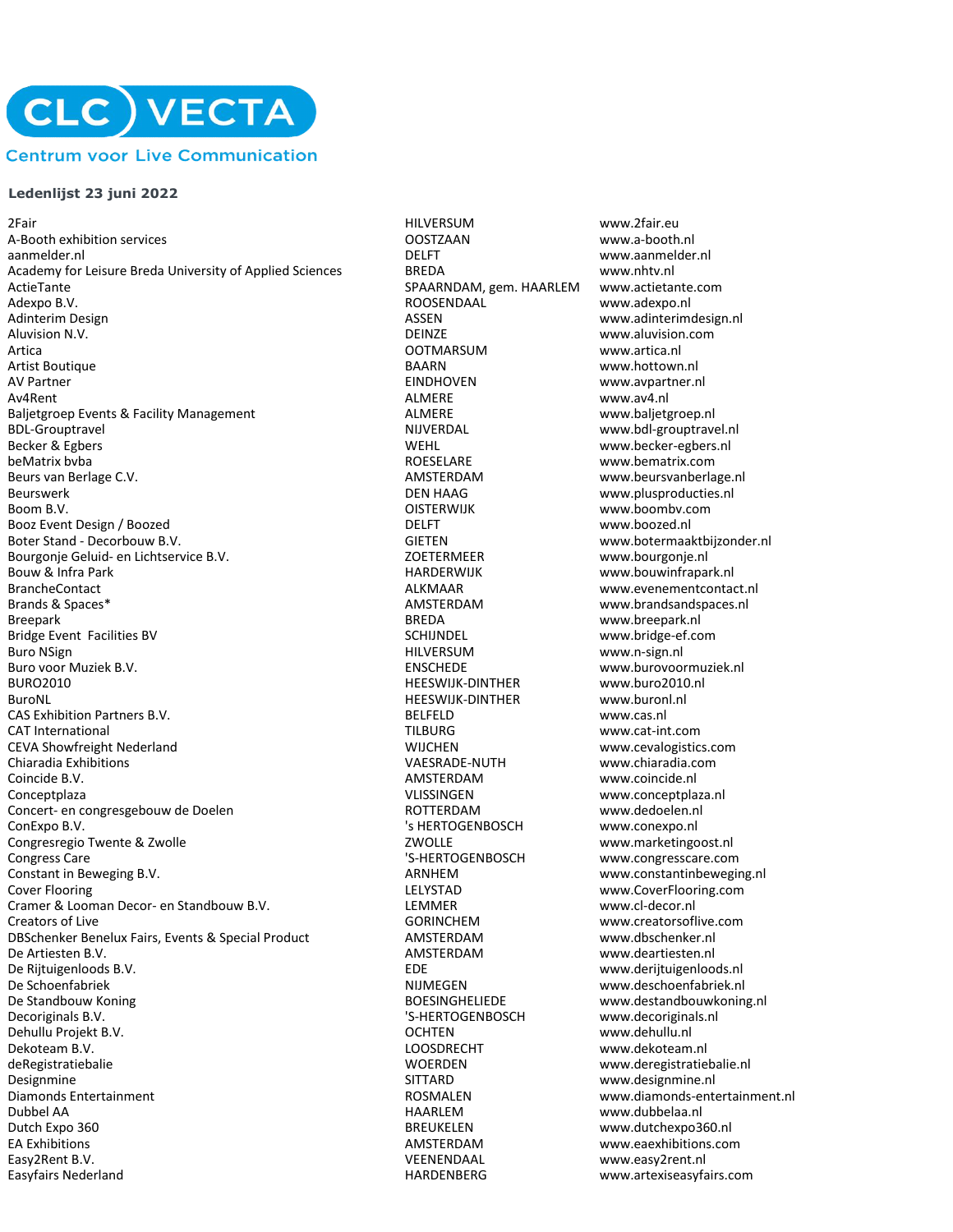EBG Verhuur ALMERE www.ebgverhuur.nl Eldee Expo Experts BEESD www.eldee-standbouw.nl EMboost HENDRIK-IDO-AMBACHT www.emboost.nl EMC Expo B.V. UTRECHT www.emcexpo.nl Euro Entertainment B.V. Euro Entertainment.nl<br>
Euro Events B.V. Euro-events.nl<br>
Euro Events B.V. Euro-events.nl Eventbureau.nl B.V. The context of the context of the context of the ALMERE www.eventbureau.nl and the context of the context of the ALMERE www.eventbureau.nl Eventivation HEERHUGOWAARD www.eventivation.nl Eventpartners AMSTERDAM www.eventpartners.nl EventZ NIEUWKUIJK www.eventz.nl Expert in Actie **NIEUWEGEIN** WEDWEGEIN www.bedrijfsactiviteiten.nl Expo Display Service and Expo Display Service APELDOORN www.expodisplayservice.nl<br>
Expo Flora Harmelen B.V. The Contract of the Marmelen HARMELEN www.expoflora.nl Expo Flora Harmelen B.V.<br>Expo Houten B.V. Harmelen B.V. HARMELEN WARMELEN Expobull B.V. **Expobull B.V.** WE CONSERVENT WAS SERVENT WAT WAS ARRESTED FOR A VUGHT WAS SERVENT WAT WAS A VEHICLE ASSAULTED FOR A VEHICLE ASSAULTED FOR A VEHICLE ASSAULTED FOR A VEHICLE ASSAULTED FOR A VEHICLE ASSAULTED F Exposupply B.V. KAMPEN www.exposupply.nl Exposurebox & ContainerFabriek HUISSEN www.exposurebox.nl Expoteam B.V. KAMPEN www.expoteam.nl Eyeopener Projects HOOFDDORP www.eye-opener.nl Faber Audiovisuals **Faber Audiovisuals** ST. ANNAPAROCHIE www.faber-av.com<br>Face Two Communication & Fvents **ST. ANNAPAROCHIE** www.facetwo.nl Face Two Communication & Events Faircom Media B.V. AMSTERDAM www.faircom.nl Feijen SP B.V. November 2012 and the Second Second Bemel BEMMEL www.feijensp.nl<br>Fictief-Standbouw November 2012 and the BEESD www.fictief.com Fictief-Standbouw BEESD Fijnevent RAAMSDONKSVEER www.fijnevent.nl Flint AMERSFOORT www.flint.nl Fun-Key Events **SCHIEDAM** www.fun-key.nl Gielissen Interiors | Exhibitions | Events<br>Gigant International www.gielissen.com<br>EERSEL ERSEL www.gigantinterna Gigant International EERSEL www.gigantinternational.com GIX B.V. HORST www.gix.nl Greenbrick and the state of the state of the NUENEN www.greenbrick.eu Groovesum AMSTERDAM www.groovesum.nl H.V.Z. Woerden WOERDEN www.hvz.nl HandEvent APELDOORN www.handevent.nl Hart van Holland (1999) (1999) (1999) (1999) (1999) (1999) (1999) (1999) (1999) (1999) (1999) (1999) (1999) (1<br>DRUTEN (1999) (1999) (1999) (1999) (1999) (1999) (1999) (1999) (1999) (1999) (1999) (1999) (1999) (1999) (199 Heleen Valstar B.V. NAALDWIJK www.heleenvalstar.nl Hestex Systems Group and Theorem Communications of the MCLIDOORN www.hestexsystems.com<br>
Het Organisatieteam B.V. The Communications of the STEENWIJK www.organisatieteam.nl Het Organisatieteam B.V. Hoevenaars Licht Geluid Video B.V. 
Something the Something of the MUENEN and the Museum www.hoevenaars.nl<br>
Holland Reklame en Standhouw Holland Reklame en Standbouw and the Standbouw and Market EEWOLDE www.hrsb.nl<br>Hotel Zuiderduin understützt behandelt als and the Standard FGMOND AAN ZEE Hotel Zuiderduin EGMOND AAN ZEE<br>Housefiller Events HVMP Marketing BV Hypsos SOESTERBERG www.hypsos.com Impulz Expo ULFT www.impulz-expo.com Incentive Direct **Example 2018** MAARLEM www.incentive-direct.nl Inspired Live Communications and the Communications of the Communications of the Communications of the Communications of the Communications of the Communications of the Communications of the Communications of the Communica Interactie Opleidingen B.V. EDE EXAMENT EDE EXAMELLE www.interactieopleidingen.nl<br>Internationaal Theater- en Organisatiebureau Hanson MOERKAPELLE www.hanson.eu Internationaal Theater- en Organisatiebureau Hanson MOERKAPELLE www.hanson.eu ITB Entertainment ROSMALEN www.itb-entertainment.com Jaarbeurs volley and the UTRECHT www.jaarbeurs.nl<br>Jan Vis Artiesten & Evenementen The UTRECHT WWW.janvis.nl Jan Vis Artiesten & Evenementen JMT Floorcoverings DINTELOORD www.jmtfloco.nl JMT Nederland B.V. DINTELOORD www.jmt.nl JOBB B.V. NAARDEN www.job-b.nl Kabeng Events B.V. BREDA www.kabeng.nl Laarhoven design under the control of the UTRECHT www.laarhovendesign.nl<br>
Lasso Event & Expo Solutions the Control of the COLOFARENDSVEEN https://lasso.events Lasso Event & Expo Solutions LB Entertainment Groep B.V. BERGHEM www.lb-entertainment.nl Ledschermland - JD International B.V. VELDDRIEL www.ledschermland.nl Lef Marketing & Events AARDENBURG www.lefmarketing.com Leisure Advies B.V. DEN HAAG www.leisureadvies.nl Libéma Exploitatie B.V. Charles and the control of the control of the ROSMALEN www.libema.nl<br>
LiveGigs Music and Events Charles and Events and Events and Events and Charles and Charles SCHALKHAAR LiveGigs Music and Events **SCHALKHAAR** www.livegigs.<br>Lively UTRECHT www.lively.nl Lively UTRECHT www.lively.nl Loxo International BOXTEL www.loxo-international.com

RIJSWIJK www.letterzdesign.nl<br>ROSMALEN www.libema.nl

Euro Events B.V. DUIVEN www.euro-events.nl www.expohouten.nl www.hekoprojecten.nl LIEMPDE www.housefillerevents.nl<br>ROTTERDAM www.invitado.nl www.ic-nederland.nl www.kopexpo.nl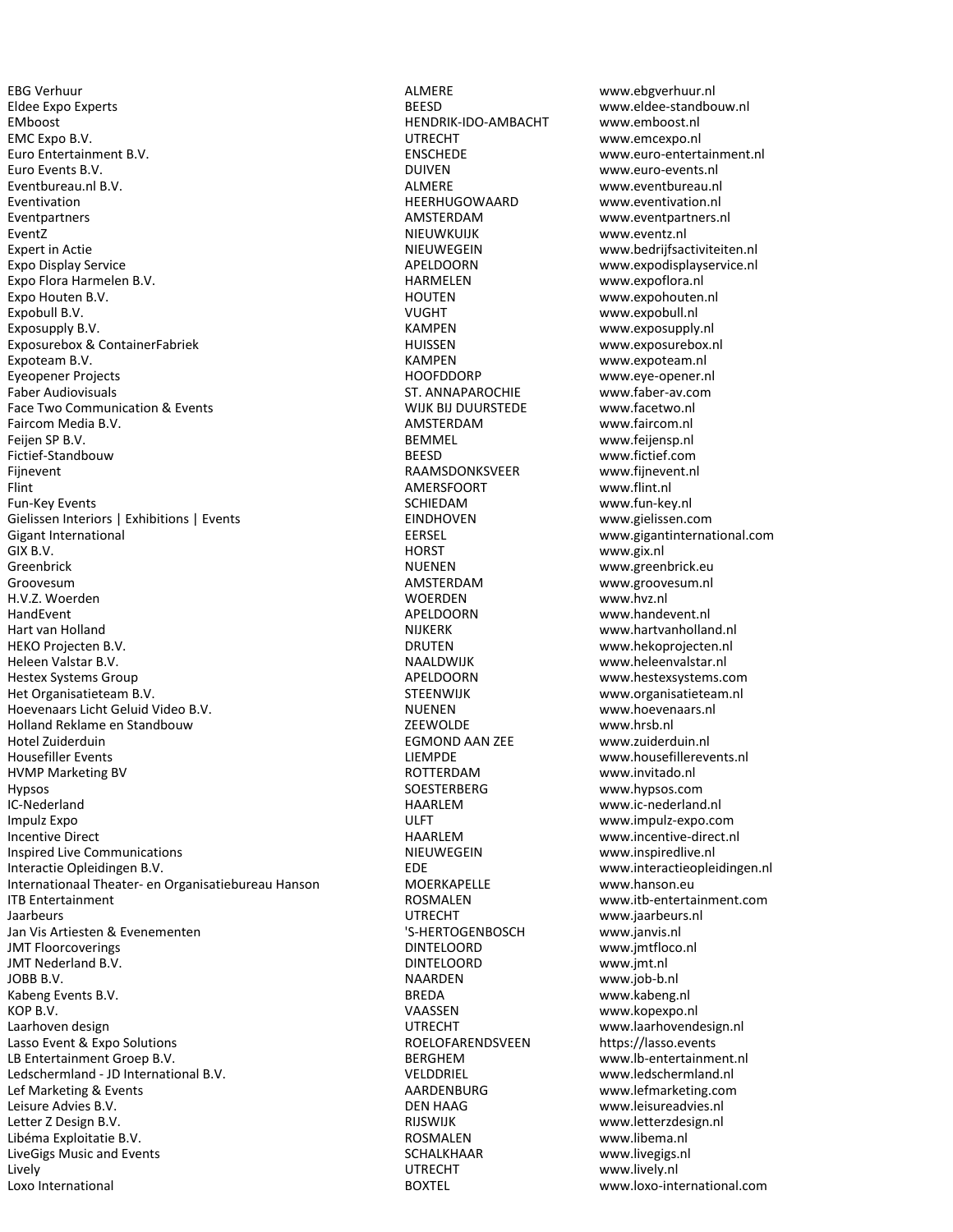Lumi Technologies BREUKELEN www.lumiglobal.com/nl/ Mansveld Live Communication & Events **EXECUTE:** EINDHOVEN mansveldexpotech.mansveld.nl Marked | Events | New York | Events | HENGELO | WWW.markedevents.nl Mart Bakker Expo ALKMAAR www.martbakkerexpo.nl MECC Maastricht MAASTRICHT www.mecc.nl MeetingLinQ and the control of the control of the MMSTERDAM www.meetingling.nl MeetingMatters | Qmatters NIEUWEGEIN NIEUWEGEIN www.qmatters.com Memotions Events & Weddingplanning VELDHOVEN www.memotions.nl MEProductions **MEPPEL** www.meproductions.nl Mood Concepts **EERBEEK** www.moodconcepts.nl<br>Motivation Travel **EERBEEK** Motivation Travel Motivation Travel **Motivation Travel AMERSFOORT** www.motivationtravel.nl<br>Music Marketing and More **www.musicmarketinganc COULD** PEKELA www.musicmarketinganc Music Marketing and More<br>
Nexus Bookings<br>
Nexus Bookings and More<br>
OLDENZAAL The COUDEN Www.nexusbookings.nl NHL Stenden University for Applied Sciences Leeuwarden LEEUWARDEN www.stenden.com Nimeto Utrecht UTRECHT www.nimeto.nl Niquell Organisatiebureau HOOGEVEEN www.niquell.nl Norm-Systems Expo WILNIS www.normsystems.nl On Top Events<br>
Orange Connect Corporate Events<br>
Orange Connect Corporate Events<br>
Orange Connect Corporate Events<br>
Orange Connect Corporate Events Orange Connect Corporate Events PBN-Music & Events ZWOLLE www.pbn-music.com PEHospitality<br>
Pink Orange events & incentives<br>
Pink Orange events & incentives<br>
INDHOVEN

EINDHOVEN

Pink Orange events & incentives Pink Orange events & incentives example and the example of the EINDHOVEN www.pinkorange.nl Plaat Stand- en Interieurbouw B.V. AMSTERDAM www.plaatstandbouw.nl Plan X Events **DOETINCHEM** www.planxevents.nl Postillion Convention Centre Amsterdam and AMSTERDAM www.postillionhotels.com<br>
Postillion Convention Centre WTC Rotterdam **AMSTERDAM** www.postillionhotels.com Postillion Convention Centre WTC Rotterdam **ROTTERDAM** ROTTERDAM **Postillion Hotel Utrecht Bunnik** PROEXPO WOLVEGA www.proexpo.nl PromoEvents B.V. **Example 20 and Series and Series and Series and Series and Series and Series and Series and Series and Series and Series and Series and Series and Series and Series and Series and Series and Series and Se** Pullman Eindhoven Cocagne EINDHOVEN www.pullman-eindhoven-cocagne.com PUUR! standbouw BORNE www.puurstandbouw.nl RAI Amsterdam AMSTERDAM www.rai.nl Respons and the contract of the contract of the contract of the MMSTERDAM www.respons.nl Rientjes & Partners DEVENTER www.rientjes.nl ROC Aventus Sector Horeca, Toerisme & Recreatie **APELDOORN** www.aventus.nl<br>Rotterdam Ahoy www.ahoy.nl Rotterdam Ahoy **ROTTERDAM ROTTERDAM** Rotterdam Partners **Rotterdam Partners** ROTTERDAM **ROTTERDAM** www.rotterdampartners.nl Sailing Dutchman Events GROU GROU Sailing Dutchman.nl/ Sales & Pepper B.V. Sales & Pepper B.V. Community Community Community ROTTERDAM www.salesandpepper.com Sales and Sales are a structured as the Sales of the Sales of the Sales of the Sales of the Sales of the Sales of the S Salespromotor B.V. ASSEN www.salespromotor.com Savantis Savantis Number of the Savantis WADDINXVEEN www.savantis.nl<br>Sierhuis Events Number of the Savantis of the Hellon Hellon Sierhuis Wumber of the Savantis of the Savantis of Sierhuis Events HEILOO www.sierhuisevents.nl So Incentive **AMSTERDAM** www.soincentive.nl Sph International Music Artists And THOLEN www.sph-int.nl Stabilo International B.V. EINDHOVEN www.destandbouwer.nl Stand2Gether BARENDRECHT www.stand2gether.nl standBystand AMSTERDAM www.standbystand.eu Standplan and the standplan of the standplan of the Standplan CHAAM www.standplan.nl<br>Stand Photography Stand Photography Stead Advisory **Example 20 and 20 and 20 and 20 and 20 and 20 and 20 and 20 and 20 and 20 and 20 and 20 and 20 and 20 and 20 and 20 and 20 and 20 and 20 and 20 and 20 and 20 and 20 and 20 and 20 and 20 and 20 and 20 and 20** Steam Events **Steam Events.nl** Steam-events.nl Steam-events.nl Steam-events.nl Steam-events.nl Steam-events.nl Steam-events.nl Steam-events.nl Steam-events.nl Steam-events.nl Steam-events.nl Steam-events.nl Steam-events.nl Tausch brand sensations and the sense of the sense of the SCHIJNDEL www.tausch.com<br>SCHIJNDEL Tendolle Events B.V. Sense and the sense of the sense of the HENGELO www.tendolle.nl Tendolle Events B.V. New York States and the MENGELO www.tendolle.com/<br>Tetos Tentoonstellingsservice and the MENGELO www.tetos.nl Tetos Tentoonstellingsservice and a series of the UTRECHT That's Else That's Else www.thatselse.com<br>The Agency The Agency and The Agency and The Agency and The Agency and The Agency and The Agency and The Agency The Hague Convention Bureau **Convention Bureau Convention** DEN HAAG conventionbureau.thehague.com The Inside B.V. DEVENTER www.the-inside.nl<br>The Works Events B.V. DEVENTER BEEK by the www.theworksever. The Works Events B.V. The Works Events B.V. Community Controller and the BEEK www.theworksevents.com<br>
Thijs Standbouw B.V. The Standbouw B.V. The Standbouw B.V. Community Controller and the Standbouw Controller M TOBACCO Theater<br>Totalevents 4U Totalevents 4U OSS www.totalevents4u.nl Travel-Ing ROTTERDAM www.travel-ing.nl

HOLLANDSCHE RADING

Lukassen Produkties OOIJ www.lukassenprodukties.nl www.martiniplaza.nl OLDENZAAL www.nexusbookings.nl www.postillionhotels.com www.project2000.nl www.soexpo.nl AMERSFOORT www.standcraft.com www.standphotography.com TER AAR www.thijsstandbouw.nl<br>AMSTERDAM www.tobacco.nl www.travelmediate.com Tsjechiexperience B.V. ROTTERDAM www.TsjechieXperience.nl